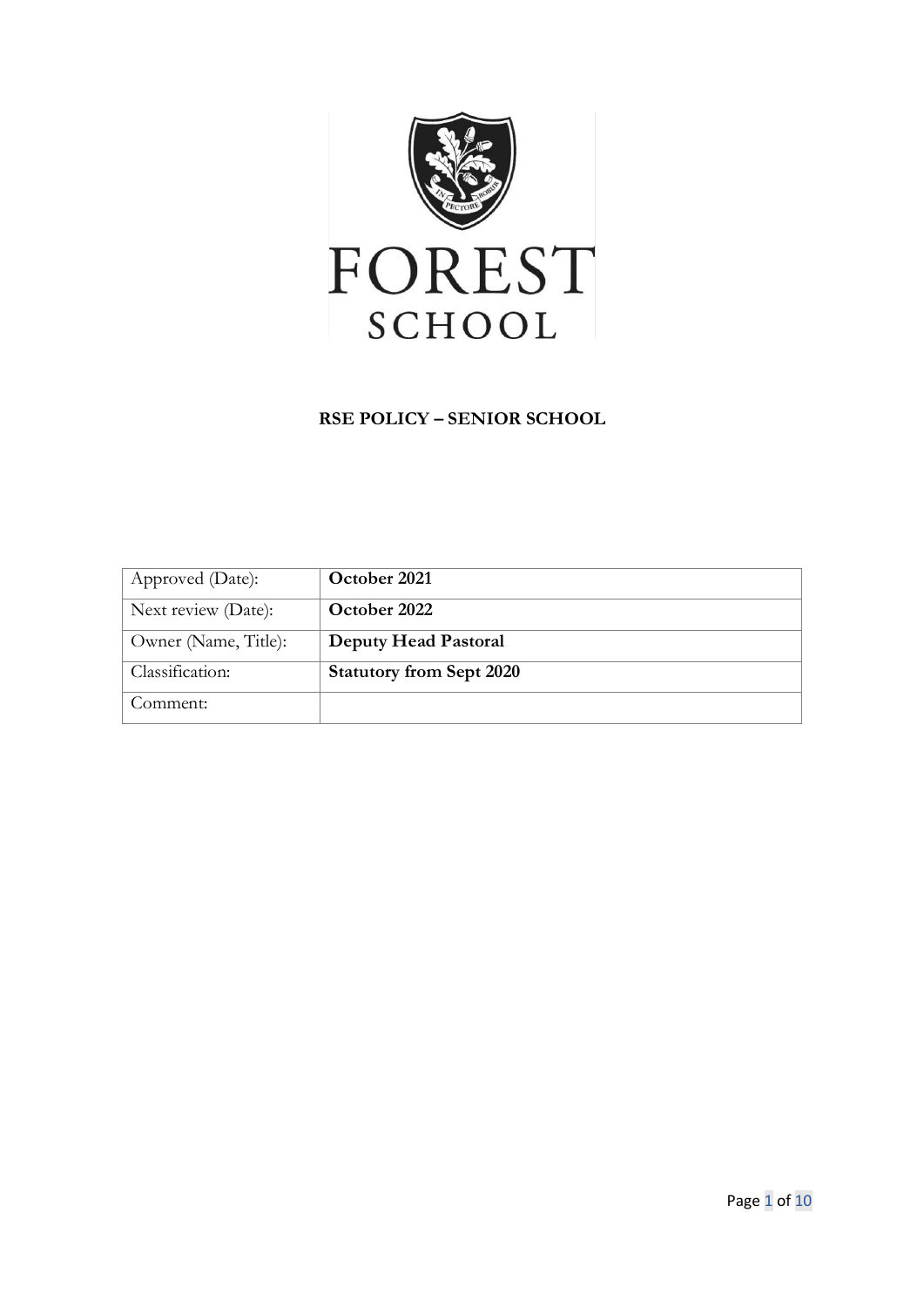| 1  |  |
|----|--|
| 2  |  |
| 3  |  |
| 4  |  |
| 5  |  |
| 6  |  |
| 7  |  |
| 8  |  |
| 9  |  |
| 10 |  |
| 11 |  |
| 12 |  |
| 13 |  |

# <span id="page-1-0"></span>1 INTRODUCTION

- 1.1 This policy was developed in response to Relationships Education, Relationships and Sex Education and Health Education regulations and guidance published for implementation in 2020.
- 1.2 Please read this policy in conjunction with;

Anti-bullying Policy Safeguarding and Child Protection Policy PSHEE Policy Mental Health Transgender

- 1.3 The consultation process for the original development of this policy has involved:
	- Pupil focus groups / school council (Lower school)
	- Review of RSE curriculum content with staff and pupils
	- Consultation with wider school community e.g. Matron, DSLs
	- Parent Survey
	- Prep School consultation
	- Parent forums

## <span id="page-1-1"></span>2 What Is Relationships and Sex Education?

The term Relationships and Sex Education RSE- is used in this policy rather than sex education. This is to stress that we go beyond the provision of biological information and also focus on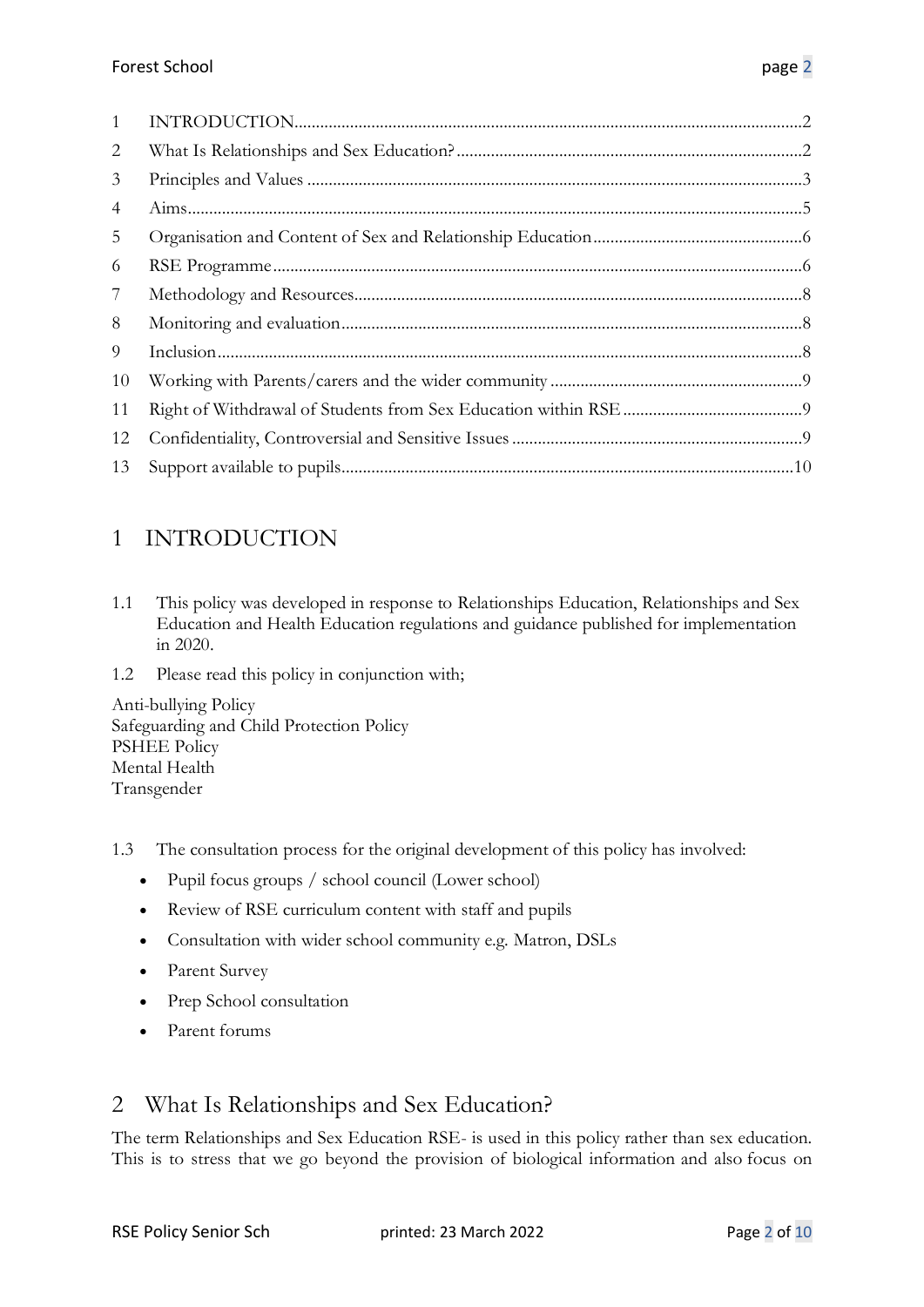attitudes and values, developing self-esteem and helping to provide the skills needed to manage relationships.

According to the latest DfEE guidance (2019),

"'Today's children and young people are growing up in an increasingly complex world and living seamlessly on and offline. This presents many positive and exciting opportunities, but also challenges and risks. In this environment, children and young people need to know how to be safe and healthy, and how to manage their academic, personal and social lives in a positive way.

We are clear that parents and carers are the prime educators for children on many of these matters. Schools complement and reinforce this role.

At secondary, teaching will build on knowledge acquired at primary and develop further pupils' understanding of health, with an increased focus on risk areas such as drugs, alcohol, as well as introducing knowledge about intimate relationships and sex.

Teaching mental wellbeing is central to these subjects.

In all schools, teaching should reflect the law (including the Equality Act 2010) as it applies to relationships, so that young people clearly understand what the law allows and does not allow, and the wider legal implications of decisions they may make."

## <span id="page-2-0"></span>3 Principles and Values

Forest School believes that RSE should:

- Address grooming, sexual exploitation and domestic abuse, including coercive and controlling behaviour sensitively and clearly.
- Not encourage early sexual experimentation. It will teach young people to understand human sexuality and to respect themselves and others.
- Be an integral part of the lifelong learning process, beginning in early childhood and continue into adult life.
- Be an entitlement for all young people.
- Encourage every pupil to contribute postively to our community and support others within the community.
- Be set within a wider school context and support family commitment and love, respect and affection, knowledge and openness. Family is a broad concept; not just one model, e.g. nuclear family. It includes a variety of types of family structure, and acceptance of different approaches.
- Encourage the respecting of different views. We as a community are aware of different approaches to sexual orientation, without promotion of any particular family structure. The important foundations are healthy relationships, respect and support for each other.
- Generate an honest and open atmosphere where questions and discussions on relationship matters can take place without any stigma, judgment or embarrassment.
- Recognise that parents are the key people in teaching their children about sex, healthy relationships and guiding the journey into adulthood. We aim to work in partnership with parents and pupils, to ensure we are constantly reviewing what we do, how we do it and most importantly why we do it.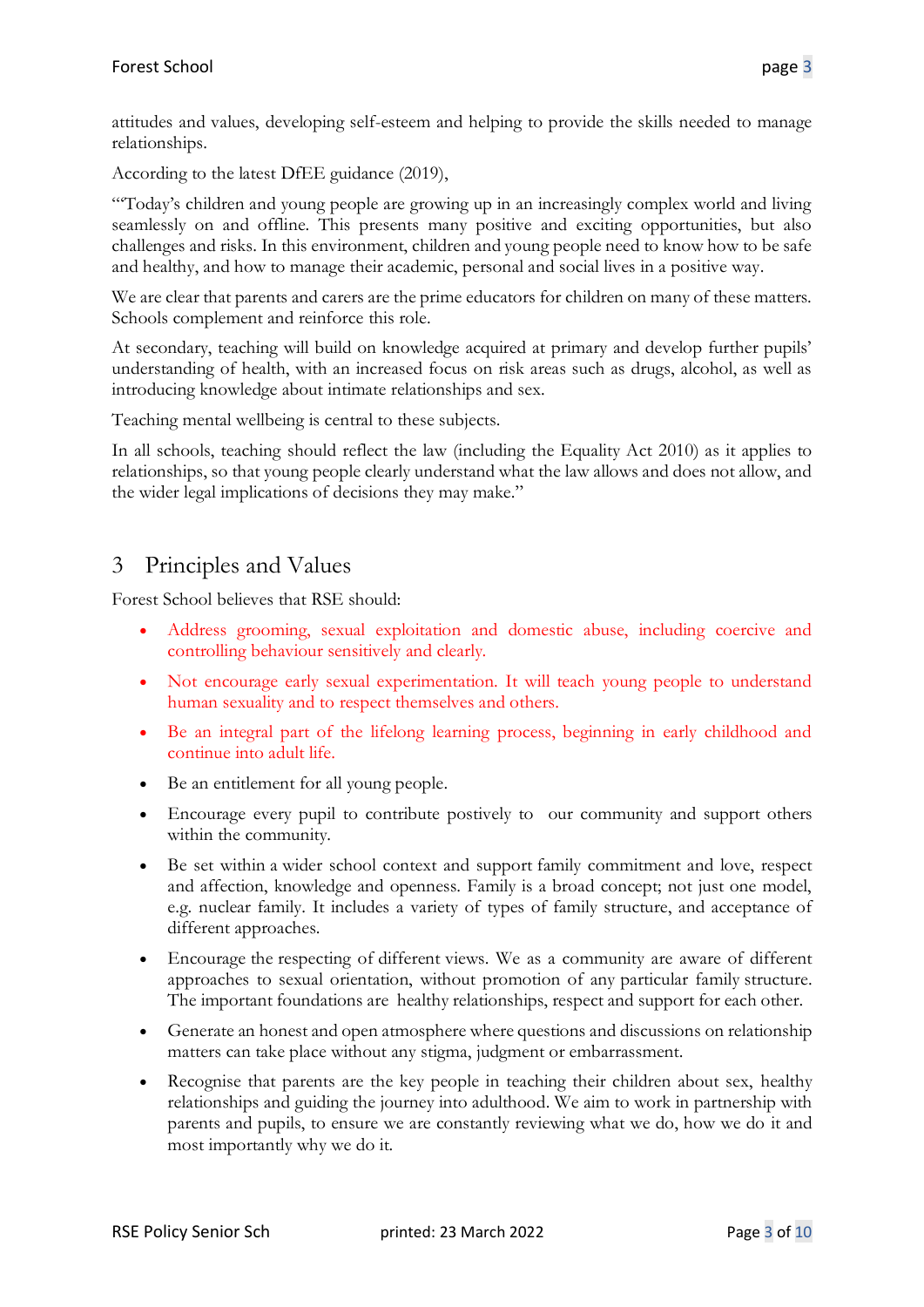• Recognise that the wider community has much to offer and we aim to work in partnership with health professionals, social workers, external organisations, peer educators and other mentors or advisers.

Relationships and Sex Education in this School has three main elements:

### **3.1 Attitudes and Values**

- learning the importance of personal values, individual conscience and moral choices;
- learning the value of family life, stable and loving relationships, and marriage;
- learning the values of respect, love and care;
- exploring, considering and understanding moral dilemmas;
- developing critical thinking as part of decision-making
- challenging myths, misconceptions and false assumptions about normal behaviour.

#### **3.2 Personal and Social Skills**

- learning to manage emotions and relationships confidently and sensitively;
- learning about the importance and power of self respect and respect for others
- developing self-respect and empathy for others;
- learning to make choices with an absence of prejudice;
- developing an appreciation of the consequences of choices made;
- managing conflict;
- empower pupils with the skills to be able to avoid inappropriate pressures or advances (both as exploited or exploiter)

#### **3.3 Knowledge and Understanding**

- learning and understanding physical development at appropriate stages;
- Learning and understand what is and what is not acceptable in terms of behaviour in all relationships not just intimate relationships;
- understanding human sexuality, reproduction, sexual health, emotions and relationships;
- learning about contraception and the range of local and national sexual health advice, contraception and support services;
- learning the reasons for delaying sexual activity, and the benefits to be gained from such delay;
- the avoidance of unplanned pregnancy.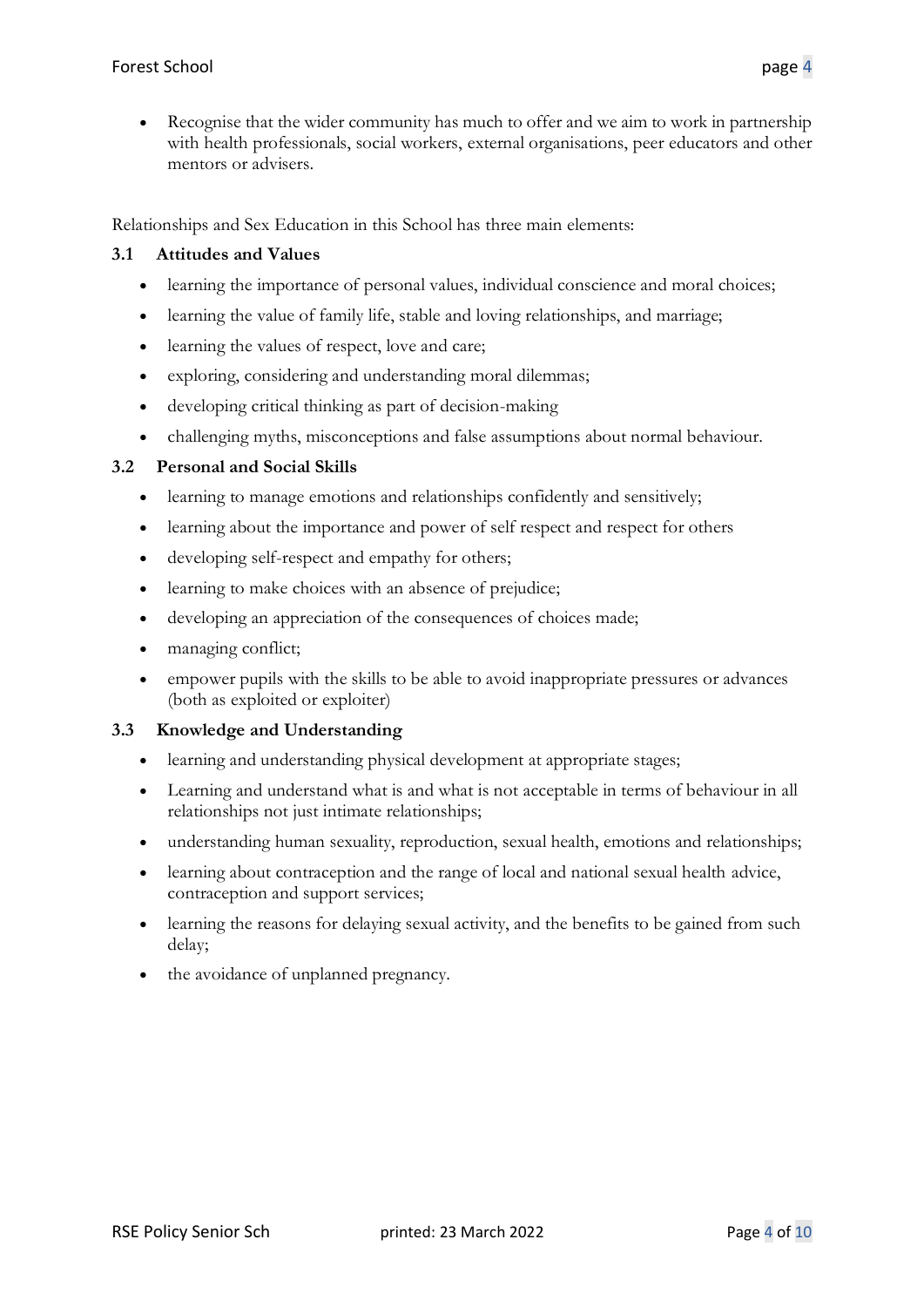### <span id="page-4-0"></span>4 Aims

- 4.1 Research has shown that young people who feel good about themselves, and are knowledgeable and confident about sex and healthy relationships, are more likely to be discerning in their relationships and sexual behaviours and are more likely to have fulfilling, nuriting and healthyrelationships.
- 4.2 There is no evidence to suggest that RSE makes pupils more likely to enter into sexual activity.
- 4.3 Forest School believes that pupils have an entitlement to age and circumstance appropriate RSE.
- 4.4 The aim of RSE is to provide balanced factual information about human reproduction, together with consideration of the broader emotional, ethical, religious, and moral dimensions of sexual health. Our RSE programme aims to prepare pupils for an adult life in which they can:
- 4.4.1 develop positive and healthy personal and social values and a moral compass that will guide their decisions, judgements and behaviour; have the confidence and self esteem to value themselves and others and respect for individual conscience and the skills to judge what healthy relationship they want.
- 4.4.2 pupils should understand that all aspects of health can be affected by choices they make in sex and relationships, positively or negatively, for example physical, emotional, mental, sexual and reproductive health and wellbeing
- 4.4.3 avoid being exploited or exploiting others or being pressured into unwanted or unprotected sex.
- 4.4.4 communicate effectively by developing appropriate terminology for sex and relationship issues.
- 4.4.5 develop awareness of their sexuality and understand human sexuality; challenge sexism and prejudice, and promote equality and diversity
- 4.4.6 understand the arguments for delaying sexual activity.
- 4.4.7 understand the reasons for having protected sex.
- 4.4.8 have sufficient information and skills to protect themselves and, where they have one, their partner from uninvited/unwanted conceptions and sexually transmitted infections including HIV.
- 4.4.9 be aware of sources of help and acquire the skills and confidence to access confidential health advice, support and treatment if necessary.
- 4.4.10 know how the law applies to sexual relationships.
- 4.4.11 understand how there may be links to other issues in Wellbeing Education (PSHE) and to be able to manage social and peer pressures that may be present in their journey into adulthood.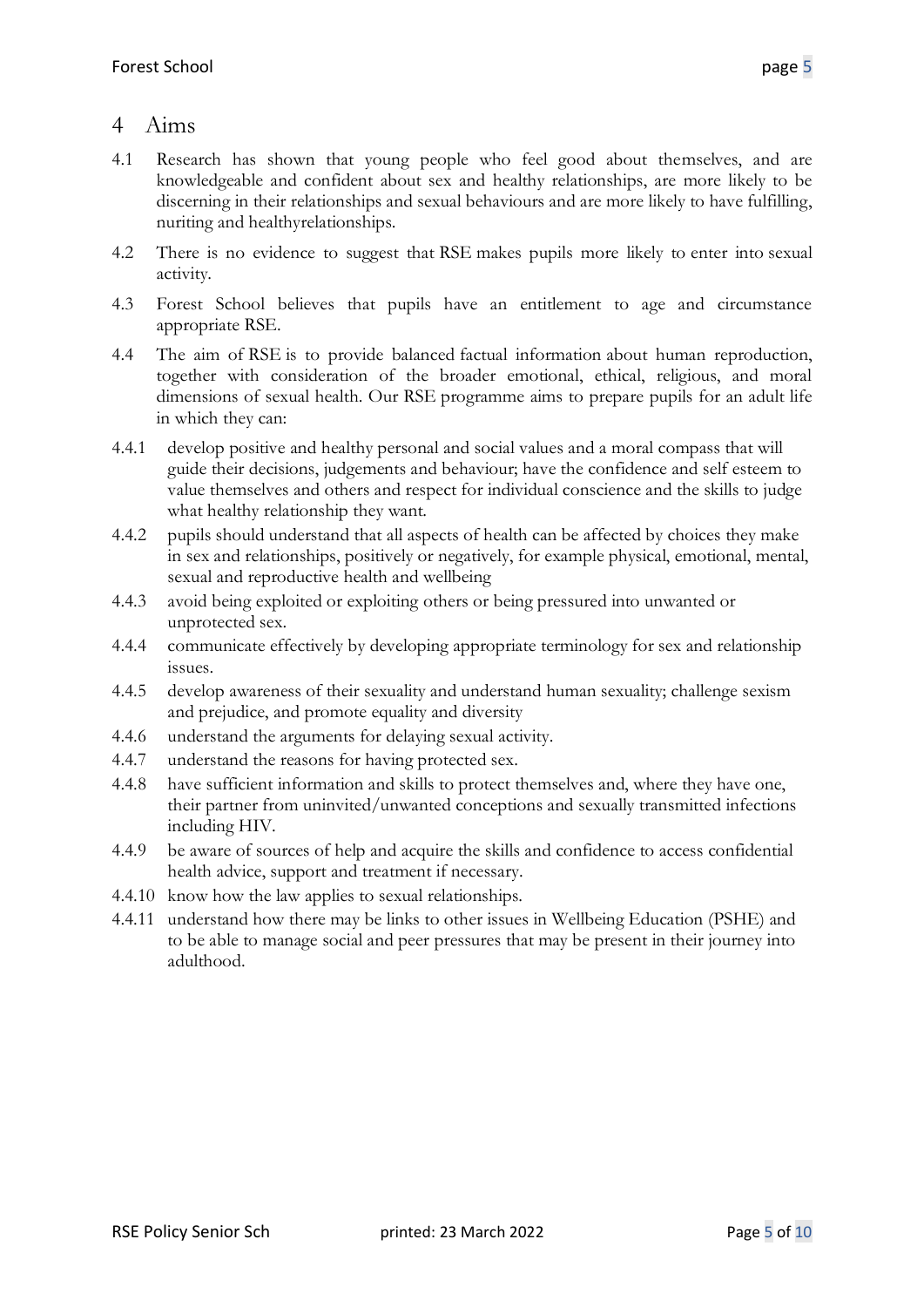## <span id="page-5-0"></span>5 Organisation and Content of Sex and Relationship Education

- Forest School specifically delivers Relationships and Sex Education through its Wellbeing Education Programme, RS and Science lessons at KS3, and KS4.
- 5.1 Much of the Relationships and Sex Education at Forest School takes place within Wellbeing (PSHEE) lessons. Wellbeing teachers generally deliver the Wellbeing Curriculum with support from professionals where appropriate.
- 5.2 Form Tutors and Heads of House work closely with their tutees over a number of years and we believe that they are usually the best people to work with the students on many of the RSE topics as they are aware of each student's individual circumstances. Therefore in Year 7, we endeavour to ensure that Form Tutors provide RSE education in Wellbeing lessons. RSE lessons are set within the wider context of the Wellbeing curriculum and focus more on the emotional aspects of development and relationships, although the physical aspects of puberty are also included. The Science National Curriculum is largely followed by staff in the science department. These lessons are more concerned with the physical aspects of development and reproduction, although the importance of relationships is not forgotten.
- 5.3 In Years 7-9, pupils have one Wellbeing lesson a fortnight. In Years 10-11, RSE is delivered through a Wellbeing morning in the Lent term of Y10 with a follow up in the Trinity term and also through the tutor time programme.

| Year 7            | Michaelmas Term | Friendships/bullying<br>$\bullet$<br>Family<br>٠                                                                               |
|-------------------|-----------------|--------------------------------------------------------------------------------------------------------------------------------|
| Year 7            | Lent Term       | Puberty in boys and girls<br>$\bullet$<br>Menstruation<br>Healthy Relationships<br>٠<br>Sex - Laws/Consent/Nudes<br><b>FGM</b> |
| Year <sub>8</sub> | Michaelmas Term | Self-Esteem and resilience<br>Bereavement<br>Divorce                                                                           |
| Year <sub>8</sub> | Lent Term       | Coping with change in<br>$\bullet$<br>relationships<br>Bereavement<br>Divorce                                                  |

## <span id="page-5-1"></span>6 RSE Programme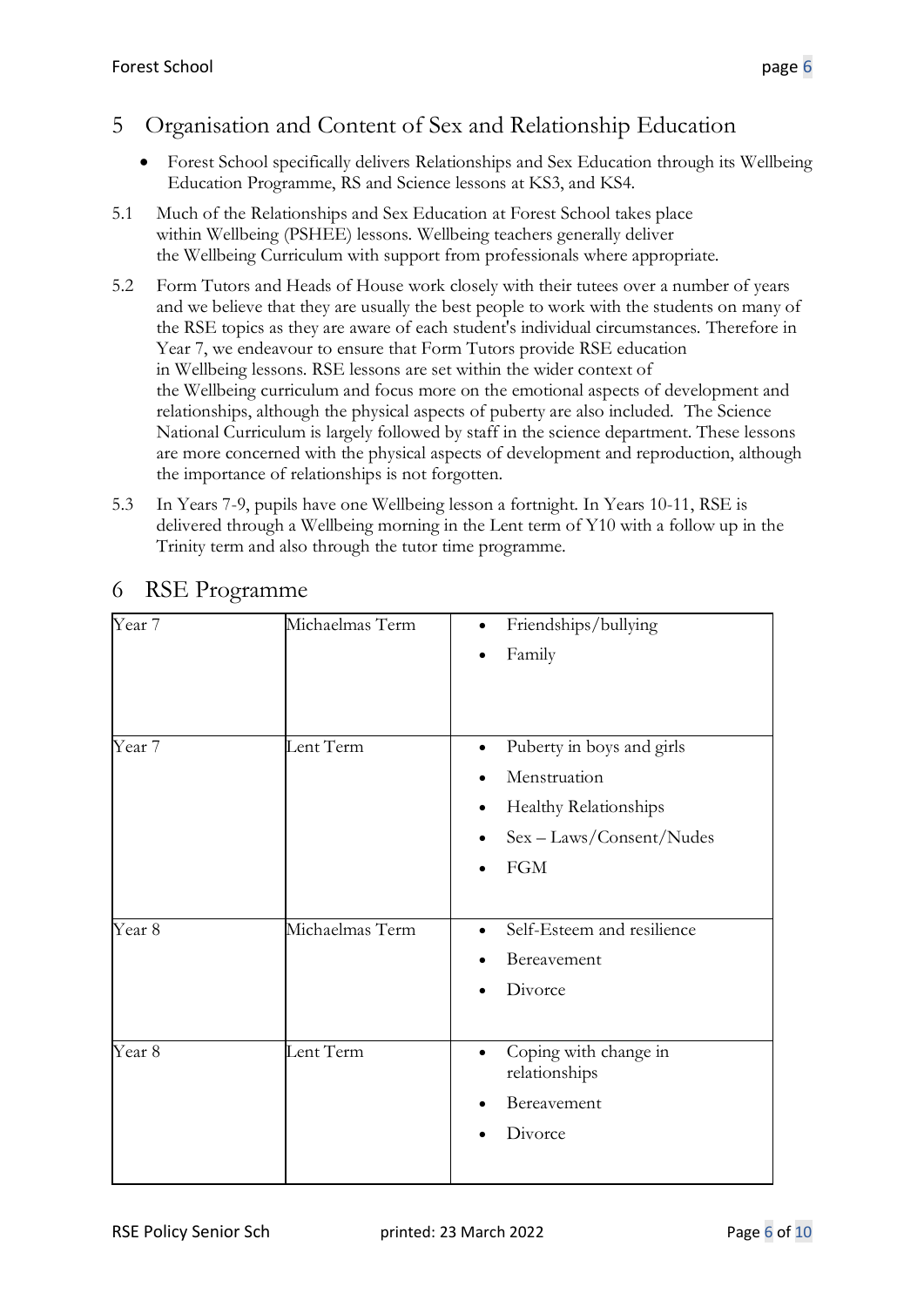| Year 8     | Trinity Term                      | Sexual relationships<br>Contraception<br><b>STIs</b><br>Myth busting<br>Personal Hygiene                                                                                                             |
|------------|-----------------------------------|------------------------------------------------------------------------------------------------------------------------------------------------------------------------------------------------------|
| Year 9     | Trinity Term                      | Decision making re. Sex and<br>$\bullet$<br>relationships<br>LGBTQIA+<br>٠<br>Pornography                                                                                                            |
| Year 10    | Wellbeing<br>Morning Lent/Trinity | Abusive relationships<br>$\bullet$<br>Domestic violence<br>Sexual abuse<br>Sexual offences and the Law<br>Peer Pressure<br>Pornography<br>STIs- symptoms, treatment,<br>prevention.<br>Contraception |
| Year 11    | <b>Wellbeing Session</b>          | Various - depends on speaker                                                                                                                                                                         |
| Sixth Form |                                   | PDM - sessions on Sex, family and<br>$\bullet$<br>changing circumstances.                                                                                                                            |

6.1 Any RSE lesson may consider questions or issues that some pupils may find sensitive. Before embarking on these lessons safe space expectations are established which prohibit inappropriate personal information being requested or disclosed by those taking part in the lesson. When pupils ask questions, we aim to answer them honestly, within the safe space expectations established at the start of the sessions. When it is felt that answering a specific question would involve information at a level inappropriate to the development of the rest of the pupils, the question may be dealt with individually at another time.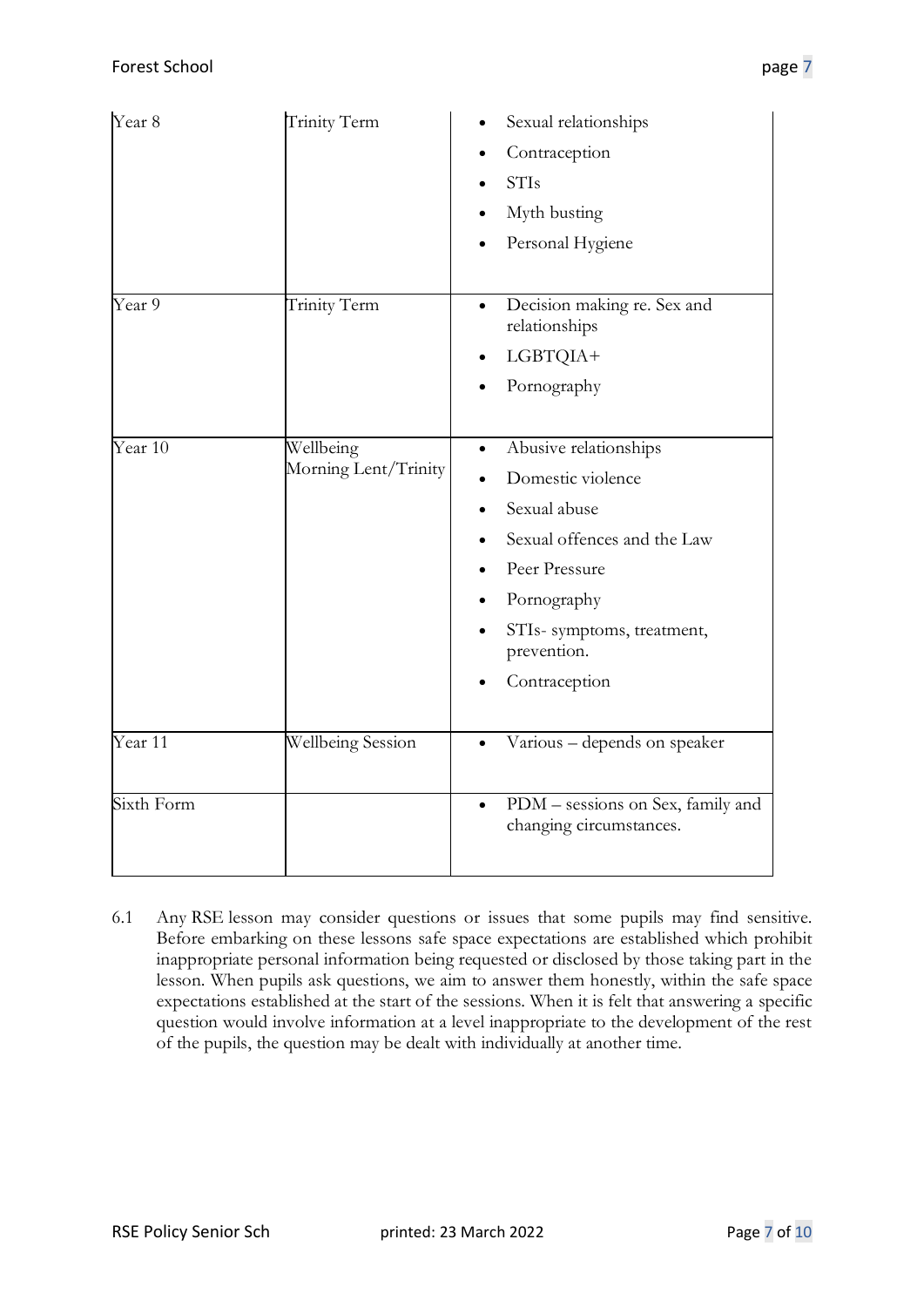## <span id="page-7-0"></span>7 Methodology and Resources

- 7.1 A wide range of teaching methods are used so that pupils can participate actively in their own learning. Quizzes, case studies, scenarios, role plays, guest speakers, group discussion are all utilised throughout the RSE Programme. Teaching resources are kept up to date and are selected carefully for their appropriateness to the pupils and topic content.
- 7.2 If a teacher is uncomfortable with delivering part of the curriculum, support is offered by the Head of Wellbeing Education or by more experienced teachers/HoHs.
- 7.3 Informal assessment is carried out during Wellbeing lessons and comprises of questionnaire feedback and summary sheets. We do not formally assess in Wellbeing lessons, but we do encourage Year 7 tutors to refer to Wellbeing in tutor comments on reports.

## <span id="page-7-1"></span>8 Monitoring and evaluation

The programme is regularly evaluated by the Head of Wellbeing Education and the views of pupils and teachers are used to make changes to the programme on a regular basis. Current issues/news items are also incorporated into the curriculum to make it relevant to pupils.

# 9 Equality, Diversity and Inclusion

- 9.1 9.1 We intend our policy to be sensitive to the needs of different religious backgrounds including complying with the relevant requirements of the Equality Act 2010. The topics that are included in the core guidance will be appropriately handled to ensure sensitivity for all. For some young people it is not culturally appropriate for them to be taught particular items in mixed groups and if this is the case we will try our best to ensure we adapt our teaching provision where and when possible.. However, in Years 10 and 11 , when deemed appropriate, there may be guest speakers/presentations which will be to a whole year group. Under the provisions of the Equality Act, schools must not unlawfully discriminate against pupils because of their age, sex, race, disability, religion or belief (collectively known as protected characteristics).
- 9.2 Pupils with Special Educational Needs

We will ensure that all young people receive Relationships and Sex Education, and we will offer provision appropriate to the particular needs of all our pupils, taking specialist advice where necessary.

### 9.3 Sexual Identity and Sexual Orientation

We aim to deal sensitively, respectfully and honestly with issues of sexual orientation, answer appropriate questions and offer support. Young people, whatever their developing sexuality need to feel that sex and relationship education is relevant to them. Our pastoral support will also take into account the needs of gay, lesbian, transgender or bi-sexual pupils. We shall actively tackle any homophobic bullying.

### 9.4 Gender

Both boys and girls have the right to equal RSE at Forest School and we consider topics and approaches that actively engage both. We shall also be proactive in combating sexism and sexist bullying.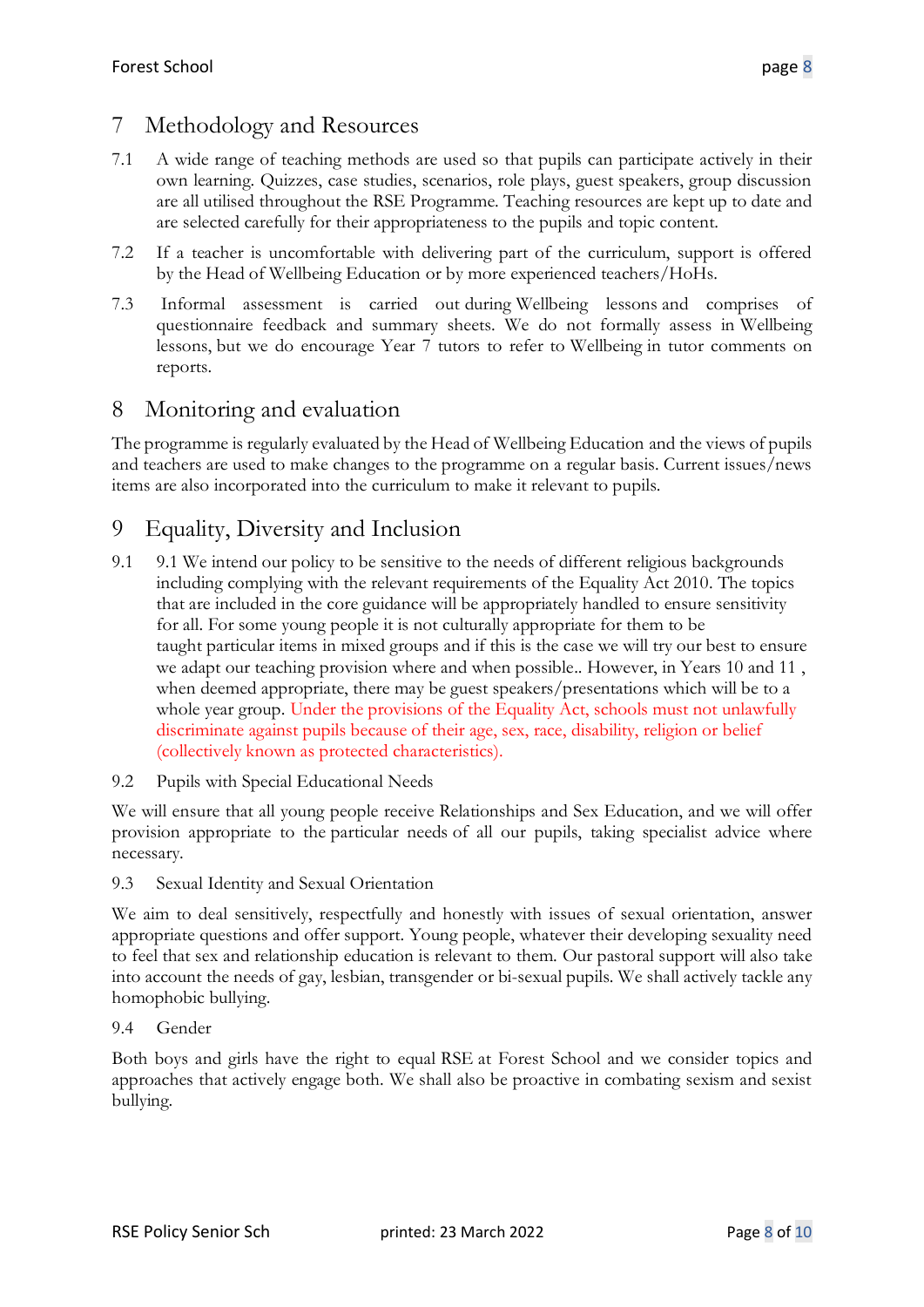# <span id="page-8-0"></span>10 Working with Parents/carers and the wider community

Forest School works closely with parents/carers when planning and delivering RSE sessions and aims to inform parents in advance of what will be covered in Wellbeing lessons. Parents are given opportunities to fill in surveys and participate in forums when necessary.

# <span id="page-8-1"></span>11 Right of Withdrawal of Students from Sex Education within RSE

Parents have the right to withdraw their children from some or all of the sex education delivered as part of statutory RSE. This does not include those parts which are in the wider statutory curriculum (i.e. in Science lessons). Parents are encouraged to discuss their decisions with the Head of Wellbeing and the Warden at the earliest opportunity. Once those discussions have taken place, except in exceptional circumstances, Forest School will respect the parents' request to withdraw the child, up to and until three terms before the child turns 16. After that point, if the child wishes to receive sex education rather than be withdrawn, Forest School will make arrangements to provide the child with sex education during one of those terms.

If a pupil is excused from sex education, Forest School will ensure that the pupil receives appropriate, purposeful education during the period of withdrawal. There is no right to withdraw from Relationships Education or Health Education. The process is the same for pupils with SEND. However there may be exceptional circumstances where the Head of Wellbeing or the Warden may want to take a pupil's specific needs arising from their SEND into account when making this decision.

Parents are welcome to review any RSE resources the school uses.

# <span id="page-8-2"></span>12 Safeguarding, reports or abuse and confidentiality

12.1 At the heart of these subjects there is a focus on keeping children safe, and schools should and can play an important role in preventative education. Keeping Children Safe in Education (KCSIE) sets out that all schools should ensure children are taught about safeguarding, including how to stay safe online, as part of providing a broad and balanced curriculum.

12.2 Good practice allows young people to discuss potentially sensitive issues safely and in a secure environment. Such discussions can lead to increased safeguarding disclosures. All pupils in the Senior School are made aware of how to raise concerns. This should include when they have a concern about a friend or peer. Please read the Safeguarding and Child Protection Policy for further information on these processes and staff's responsibility within this.

12.3 If external organisations and agencies are brought in to support the delivery of these subjects they will be pre-approved and discussed beforehand to ensure they following the expectations outlined in this policy.

12.4 There are important points for teachers in terms of how they approach this content. Teachers delivering this programme must be informed that if a pupil discusses or raises topics including self-harm and suicide, they must not give instructions or methods and avoid using emotive language, videos or images. If teachers' delivering this content have concerns about a specific pupil in relation to self-harm or suicidal ideation, they must follow the safeguarding procedures.

Teachers cannot offer unconditional confidentiality.